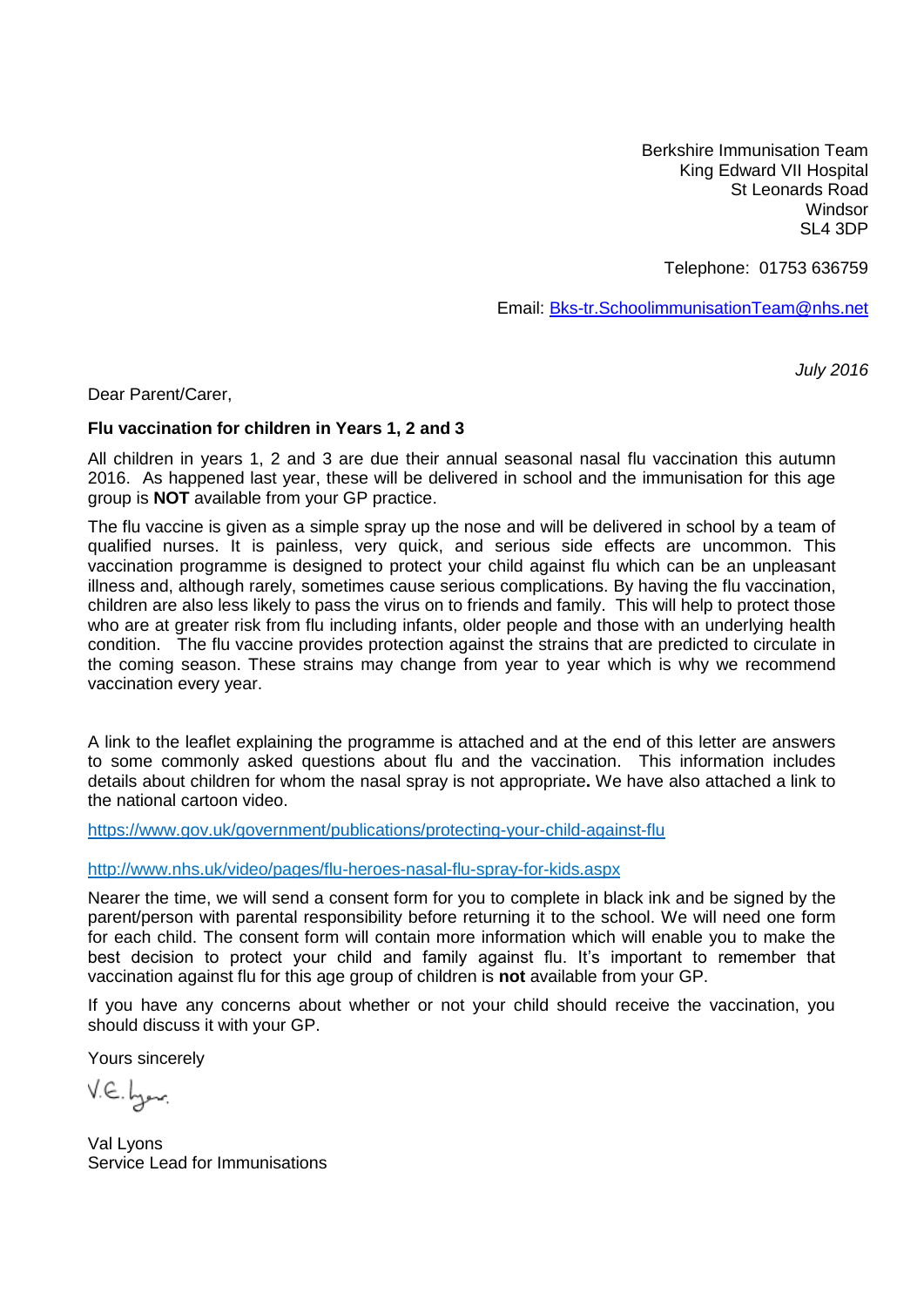# Common questions about the children's flu vaccination

# **Why should children have the flu vaccine?**

Flu can be a very unpleasant illness in children causing fever, stuffy nose, dry cough, sore throat, aching muscles and joints, and extreme tiredness. This can often last several days. Some children can get a very high fever, sometimes without the usual flu symptoms, and may need to go to hospital for treatment. Serious complications of flu include a painful ear infection, bronchitis, and pneumonia.

# **What are the benefits of the vaccine?**

Having the vaccine will help protect your child from what can be a very nasty illness. It may also reduce the chance of others in your family getting it from your child. It can help you avoid having to take time off work or other activities because you are ill or need to look after your sick child.

# **How will the vaccine be given?**

For most children, it is given as a nasal spray. If there is a medical reason why your child cannot receive the immunisation by nasal spray, we will invite you to bring your child to a community clinic to receive an injection. No injections will be given in primary schools.

# **Who will give my child their flu vaccination?**

Specially trained healthcare staff will give your child the flu vaccination.

# **How does the nasal spray work?**

The nasal spray contains viruses that have been weakened to prevent them from causing flu but will help your child to build up immunity. When your child comes into contact with the flu virus they will be less likely to get ill.

# **Are there any side effects of the vaccine?**

Serious side effects are uncommon. Children may commonly develop a runny or blocked nose, headache, general tiredness and some loss of appetite. This may last a few days. The vaccine is absorbed quickly in the nose so, even if your child sneezes immediately after having had the spray, there's no need to worry that it hasn't worked.

# **Are there any children who shouldn't have the nasal vaccine?**

Children should not have the nasal vaccine if they:

- are currently wheezy or have been wheezy in the past three days (vaccination should be delayed until at least three days after the wheezing has stopped)
- are severely asthmatic, i.e. being treated with oral steroids or high dose inhaled steroids
- have a condition that severely weakens their immune system or have someone in their household who needs isolation
- have severe egg allergy. Most children with egg allergy can be safely immunised with nasal flu vaccine. However, children with a history of severe egg allergy should seek specialist advice. Please check with your GP.
- are allergic to any other components of the vaccine.\*

If your child is at high risk from flu due to one or more medical conditions or treatments and can't have the nasal flu vaccine, they should have the flu vaccine by injection. Children will not be given injections in schools and alternative arrangements will be offered for you to bring your child to a